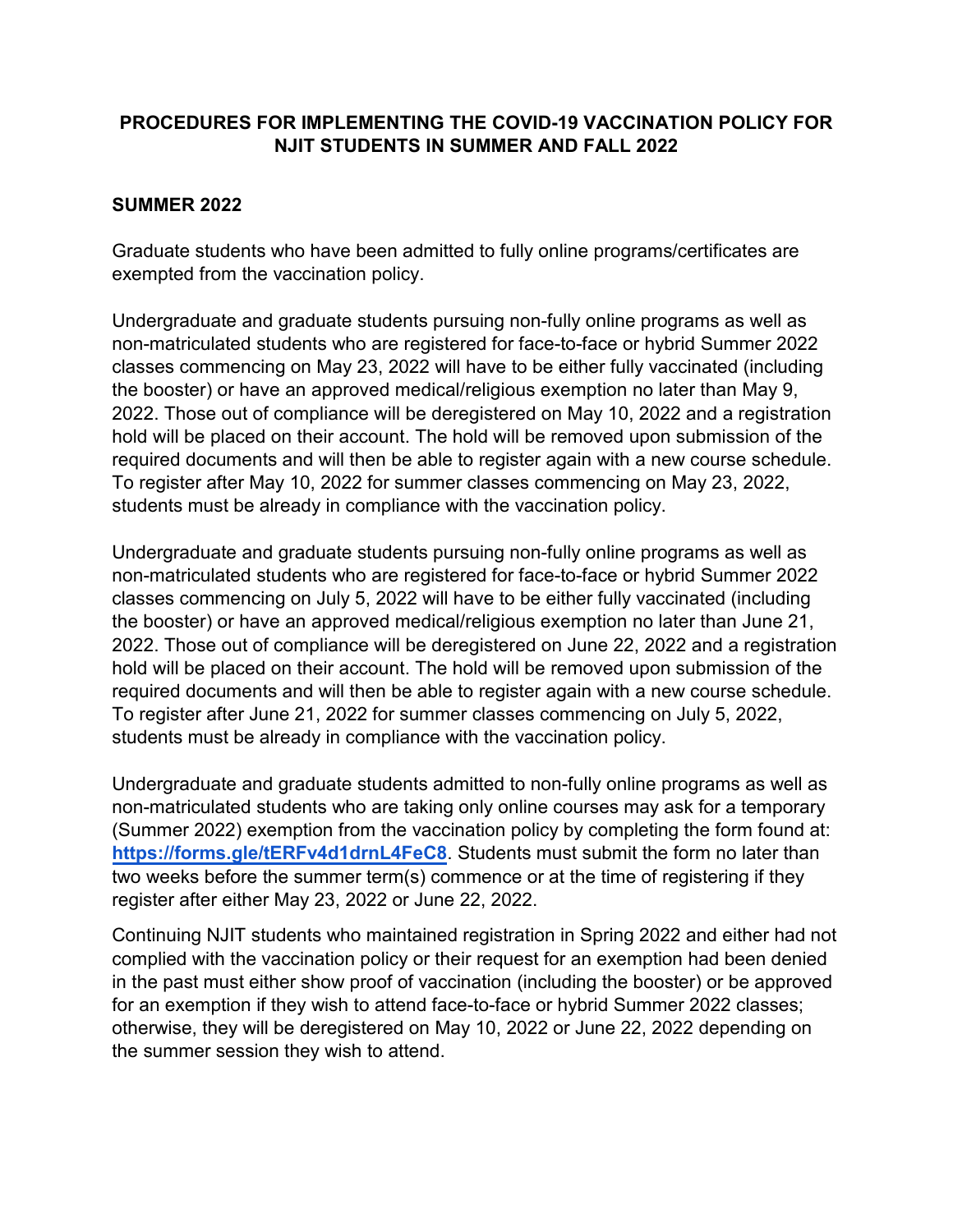#### **Medical/Religious Exemptions**

To submit a medical exemption, upload documentation from a medical professional to <njit.medicatconnect.com> under Medical Exemption. To submit a religious exemption, please upload documents to: [https://forms.gle/mf6VLX9eHPKcUESD8.](https://forms.gle/mf6VLX9eHPKcUESD8) **Please note, this is for incoming students only**.

Students who have permits to take courses at another institution will not have their earned credits transferred if they are not in compliance with the policy at the time the official transcripts are submitted to NJIT.

All NJIT students who are on the NJIT payroll will have to be either fully compliant with the vaccination policy (including the booster) or have an approved exemption by May 20, 2022 in order to continue working in the summer. To start employment after May 20, 2022 NJIT students must be in full compliance with the vaccination policy or have an approved exemption.

Rutgers-Newark students registered for NJIT classes will be considered exempt from complying with the NJIT vaccination policy if either they are also registered for Rutgers-Newark classes or their home university informs NJIT they are in compliance with their home university policy.

# **FALL 2022**

Undergraduate and graduate students who have been admitted to fully online programs/certificates are exempted from the vaccination policy.

Undergraduate and graduate students admitted to non-fully online programs as well as non-matriculated students who are taking only online courses may ask for a temporary (Fall 2022) exemption from the vaccination policy by completing the form found at [https://forms.gle/jKn12YGaqHHscyJc7.](https://forms.gle/jKn12YGaqHHscyJc7) The request must be submitted no later than July 1, 2022 or within two weeks of their admission, if admission is granted after June 16, 2022.

Continuing undergraduate and graduate students and incoming transfer and domestic graduate students who have registered for Fall 2022 face-to-face and/or hybrid courses need to submit their proof of vaccination and booster no later than July 1, 2022. Those out of compliance will be deregistered from their courses on July 15 and a registration hold will be placed on their account. The hold will be removed upon submission of the required documents and will then be able to register again with a new course schedule.

Incoming first-time-full-time undergraduates (FTFTU) admitted before June 16 need to submit their vaccination and booster records by July 1, 2022. Those admitted after June 16, will need to submit their records within two weeks of their admission to NJIT.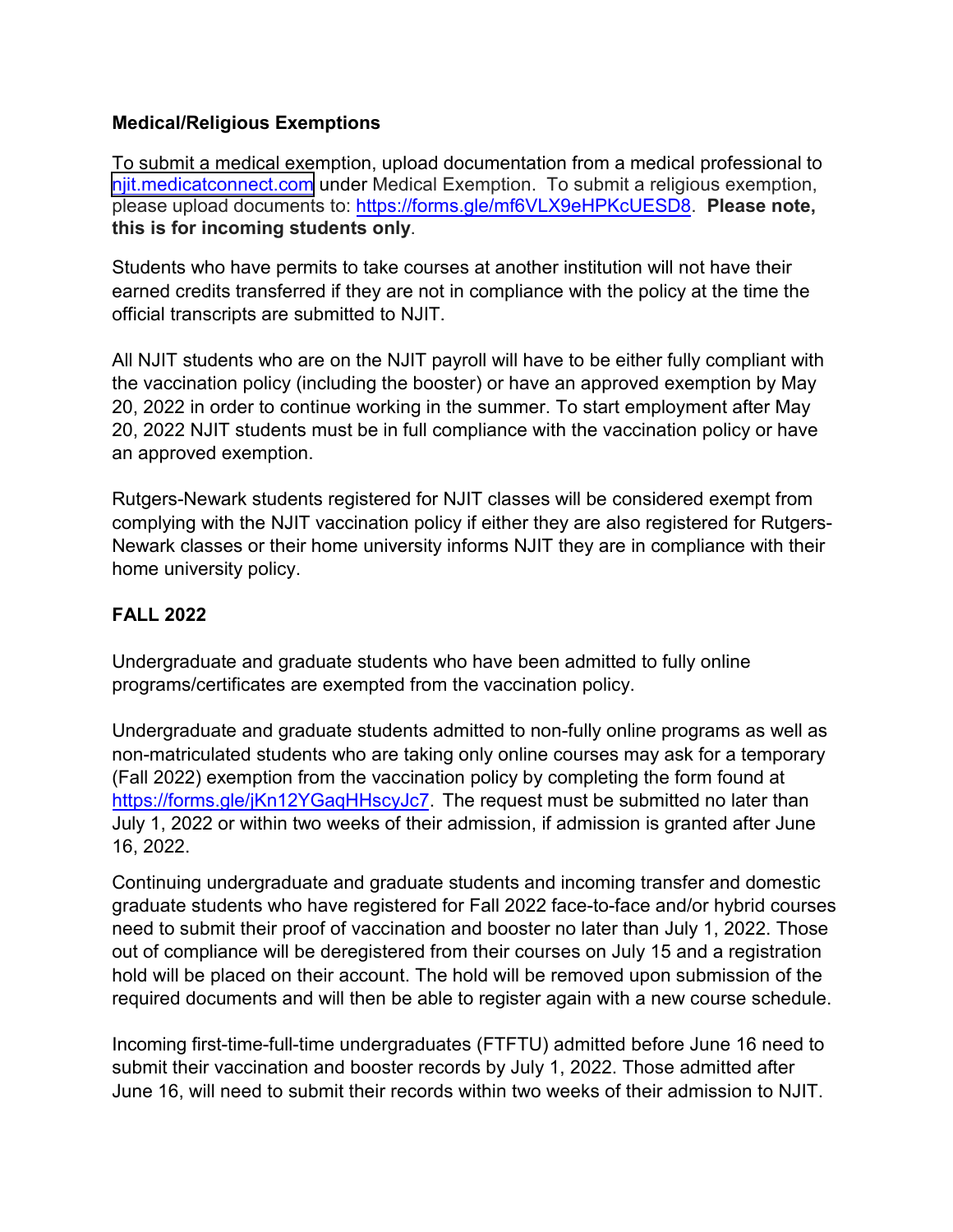In case the time of their eligibility for the booster is after September 6, 2022 students will have the opportunity to start their classes with the following explicit understanding: their registration will be canceled seven calendar days after their eligibility date for the booster and that they will be responsible for their university bill (no refunds beyond the standard NJIT policy on refunds). Incoming FTFTU who are not in compliance with the foregoing will not be given a Fall 2022 schedule.

Incoming domestic graduate and international students (both undergraduate and graduate) need to submit their vaccination records by July 1, 2022 if they have been admitted prior to June 16, 2022. If they have pre-registered, their registration will be canceled on July 15, 2022 and a registration hold will be placed on their account. The hold will be removed upon submission of the required documents and will then be able to register again with a new course schedule. Students admitted after June 16, 2022 will need to provide vaccination records within two weeks of their admission date so that they can register. In case the time of these students' eligibility for the booster is after September 6, 2022 they will have the opportunity to start their classes with the following explicit understanding: their registration will be canceled seven calendar days after their eligibility date for the booster and that they will be responsible for their university bill (no refunds beyond the standard NJIT policy on refunds).

Since boosters may not be available in their home country, incoming international students who have completed their first (regular) vaccination regimen (except booster) will have the opportunity to start their classes with the following explicit understanding: their registration will be canceled seven calendar days after their eligibility date for the booster and that they will be responsible for their university bill (no refunds beyond the standard NJIT policy on refunds); furthermore their SEVIS record will be terminated on the deregistration day and they will have to return to their home country. NJIT will try to facilitate the process for all incoming international students who are eligible for the booster to get it during the first week of classes.

To be on the NJIT payroll in Fall 2022, all NJIT students will have to be either fully compliant with the provisions of the vaccination policy described above or have an approved exemption by September 2, 2022. To start employment after September 6, 2022 NJIT students must be in full compliance with the provisions of the vaccination policy described above or have an approved exemption.

Rutgers-Newark students registered for NJIT classes will be considered exempt from complying with the NJIT vaccination policy if either they are also registered for Rutgers-Newark classes or their home university informs NJIT they are in compliance with their home university policy.